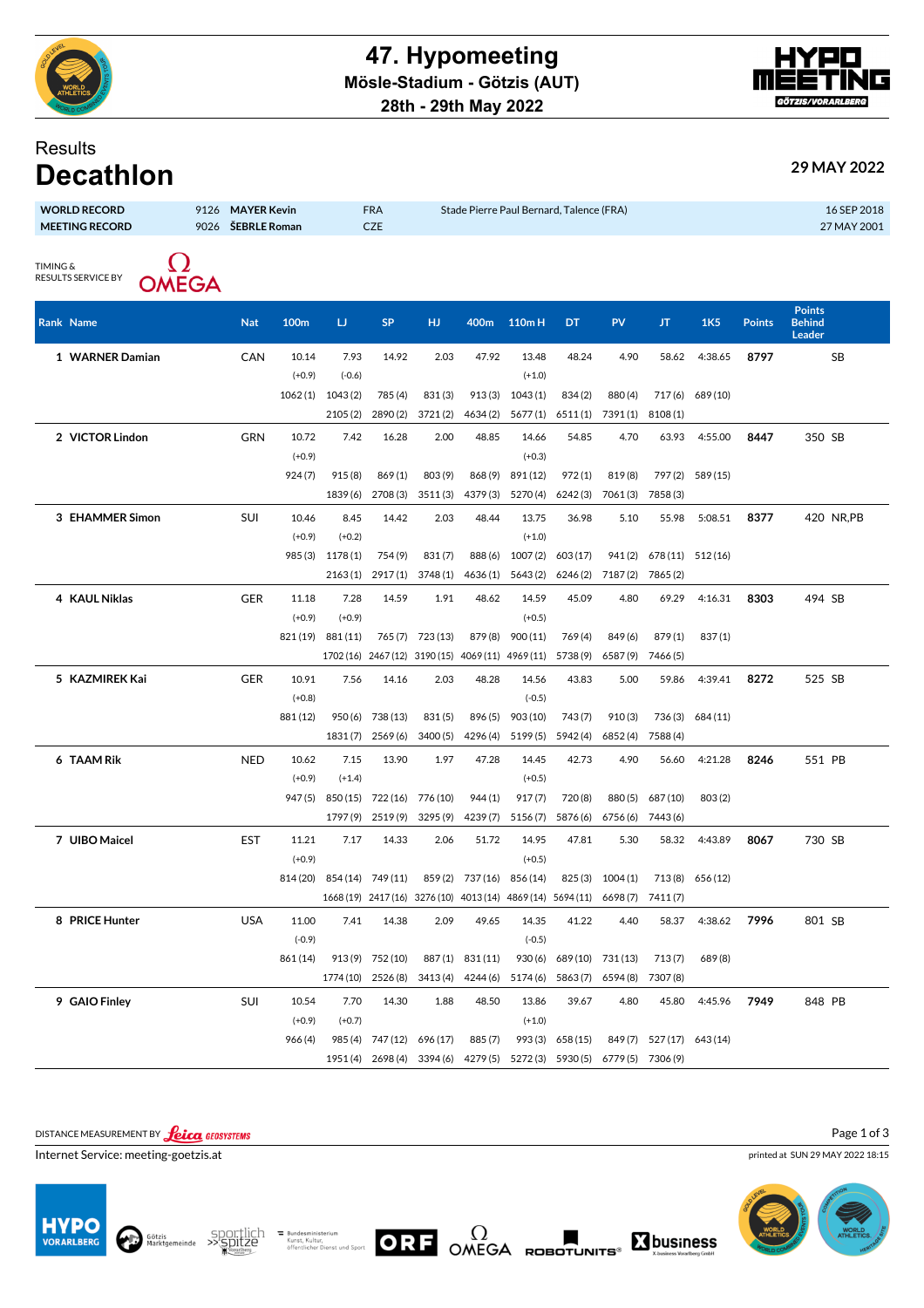

## Results **Decathlon 29 MAY 2022**

| Rank Name              | <b>Nat</b> | 100m     | IJ                         | SP                                          | нJ                     | 400m                      | 110mH                                                                           | DT      | PV                                  | л                                      | 1K <sub>5</sub> | <b>Points</b> | <b>Behind</b><br><b>Leader</b> |
|------------------------|------------|----------|----------------------------|---------------------------------------------|------------------------|---------------------------|---------------------------------------------------------------------------------|---------|-------------------------------------|----------------------------------------|-----------------|---------------|--------------------------------|
| 10 DIAKITE Malik       | <b>GER</b> | 11.06    | 7.58                       | 13.65                                       | 1.91                   | 47.42                     | 14.98                                                                           | 41.03   | 4.40                                | 53.82                                  | 4:29.28         | 7832          | 965                            |
|                        |            | $(-0.9)$ | $(-0.3)$                   |                                             |                        |                           | $(+0.3)$                                                                        |         |                                     |                                        |                 |               |                                |
|                        |            | 847 (17) |                            | 955 (5) 707 (18) 723 (14)                   |                        | 937(2)                    |                                                                                 |         | 852(15) 686(13) 731(12) 645(14)     |                                        | 749 (4)         |               |                                |
|                        |            |          |                            | 1802 (8) 2509 (11) 3232 (12) 4169 (9)       |                        |                           |                                                                                 |         | 5021(9) 5707(10) 6438(10) 7083(11)  |                                        |                 |               |                                |
| 11 DOUBEK František    | <b>CZE</b> | 10.79    | 7.14                       | 13.45                                       | 1.97                   | 49.18                     | 15.08                                                                           | 42.31   | 4.60                                | 56.87                                  | 4:36.09         | 7817          | 980 SB                         |
|                        |            | $(+0.8)$ | $(+0.5)$                   |                                             |                        |                           | $(+0.3)$                                                                        |         |                                     |                                        |                 |               |                                |
|                        |            |          |                            | 908 (8) 847 (16) 695 (19) 776 (11) 853 (10) |                        |                           | 840 (16)                                                                        |         | 712 (9) 790 (10)                    | 691(9)                                 | 705(7)          |               |                                |
|                        |            |          |                            |                                             |                        |                           | 1755 (12) 2450 (15) 3226 (13) 4079 (10) 4919 (13) 5631 (13) 6421 (11) 7112 (10) |         |                                     |                                        |                 |               |                                |
| 12 ROOSEN Sven         | <b>NED</b> | 10.90    | 7.19                       | 13.73                                       | 1.88                   | 48.07                     | 14.72                                                                           | 41.07   | 4.30                                | 55.10                                  | 4:22.85         | 7784          | 1013 SB                        |
|                        |            | $(-0.9)$ | $(+0.6)$                   |                                             |                        |                           | $(-0.5)$                                                                        |         |                                     |                                        |                 |               |                                |
|                        |            |          |                            | 883(11) 859(13) 712(17) 696(16)             |                        | 906 (4)                   |                                                                                 |         | 884 (13) 686 (11) 702 (14) 664 (12) |                                        | 792 (3)         |               |                                |
|                        |            |          |                            |                                             |                        |                           | 1742 (14) 2454 (14) 3150 (17) 4056 (12) 4940 (12) 5626 (14) 6328 (13) 6992 (13) |         |                                     |                                        |                 |               |                                |
| 13 FLOOD Jack          | <b>USA</b> | 11.04    | 7.10                       | 13.33                                       | 2.03                   | 50.13                     | 14.14                                                                           | 40.32   | 4.50                                | 50.05                                  | 4:38.62         | 7683          | 1114                           |
|                        |            | $(+0.8)$ | $(+2.4)$                   |                                             |                        |                           | $(+1.0)$                                                                        |         |                                     |                                        |                 |               |                                |
|                        |            | 852 (16) |                            | 838 (18) 687 (20)                           |                        | 831(4) 809(13)            |                                                                                 |         | 957 (4) 671 (14) 760 (11) 589 (15)  |                                        | 689(9)          |               |                                |
|                        |            |          |                            |                                             |                        |                           | 1690 (17) 2377 (17) 3208 (14) 4017 (13) 4974 (10) 5645 (12) 6405 (12) 6994 (12) |         |                                     |                                        |                 |               |                                |
| 14 BONIFACIC Fran      | <b>CRO</b> | 11.43    | 6.90                       | 14.07                                       | 1.82                   | 52.66                     | 15.36                                                                           | 41.05   | 4.70                                | 55.04                                  | 4:31.14         | 7343          | 1454 SB                        |
|                        |            | $(+0.9)$ | $(+0.2)$                   |                                             |                        |                           | $(+0.3)$                                                                        |         |                                     |                                        |                 |               |                                |
|                        |            |          |                            |                                             |                        |                           | 767 (23) 790 (22) 733 (15) 644 (19) 696 (17) 807 (17) 686 (12)                  |         | 819(8)                              | 664 (13)                               | 737(5)          |               |                                |
|                        |            |          |                            |                                             |                        |                           | 1557 (23) 2290 (22) 2934 (20) 3630 (17) 4437 (17) 5123 (17) 5942 (15) 6606 (15) |         |                                     |                                        |                 |               |                                |
| 15 LILLEMETS Risto     | EST        | 10.83    | 7.25                       | 14.97                                       | 2.00                   | 49.76                     | 14.47                                                                           | 43.89   | <b>NM</b>                           | 58.93                                  | 4:33.22         | 7295          | 1502 SB                        |
|                        |            | $(+0.8)$ | $(+0.8)$                   |                                             |                        |                           | $(-0.5)$                                                                        |         |                                     |                                        |                 |               |                                |
|                        |            |          | 899 (10) 874 (12)          | 788(2)                                      | 803 (8)                | 826 (12)                  | 915(8)                                                                          | 744 (6) | 0                                   | 722(5)                                 | 724 (6)         |               |                                |
|                        |            |          | 1773 (11)                  | 2561(7)                                     | 3364 (7)               | 4190 (8)                  | 5105 (8)                                                                        |         | 5849 (8) 5849 (16) 6571 (16)        |                                        |                 |               |                                |
| 16 MITSCHE Jan         | AUT        | 10.97    | 6.58                       | 14.67                                       | 1.94                   | 50.65                     | 14.53                                                                           | 38.65   | 4.00                                | 49.86                                  | 4:45.61         | 7279          | 1518 PB                        |
|                        |            | $(-0.9)$ | $(+0.7)$                   |                                             |                        |                           | $(+0.5)$                                                                        |         |                                     |                                        |                 |               |                                |
|                        |            |          | 867 (13) 716 (23)          |                                             |                        | 769 (6) 749 (12) 785 (15) |                                                                                 |         |                                     | 907(9) 637(16) 617(15) 587(16) 645(13) |                 |               |                                |
|                        |            |          |                            |                                             |                        |                           | 1583 (21) 2352 (20) 3101 (18) 3886 (16) 4793 (16) 5430 (16) 6047 (14) 6634 (14) |         |                                     |                                        |                 |               |                                |
| <b>ABELE Arthur</b>    | <b>GER</b> | 11.06    | 7.05                       | 14.89                                       | 1.82                   | 50.20                     | 14.30                                                                           | 44.32   | <b>NM</b>                           | 59.82                                  | <b>DNS</b>      | <b>DNF</b>    |                                |
|                        |            | $(+0.8)$ | $(-0.3)$                   |                                             |                        |                           | $(+1.0)$                                                                        |         |                                     |                                        |                 |               |                                |
|                        |            |          | 847 (18) 826 (19)          |                                             | 783(5) 644(20) 805(14) |                           | 936(5)                                                                          | 753(5)  | 0                                   | 735 (4)                                |                 |               |                                |
|                        |            |          |                            |                                             |                        |                           | 1673 (18) 2456 (13) 3100 (19) 3905 (15) 4841 (15) 5594 (15) 5594 (17) 6329 (17) |         |                                     |                                        |                 |               |                                |
| <b>NOWAK Tim</b>       | GER        | 11.36    | 7.11                       | 14.11                                       | 2.03                   | <b>DNS</b>                |                                                                                 |         |                                     |                                        |                 | <b>DNF</b>    |                                |
|                        |            | $(+0.9)$ | $(+1.1)$                   |                                             |                        |                           |                                                                                 |         |                                     |                                        |                 |               |                                |
|                        |            |          | 782 (21) 840 (17) 735 (14) |                                             | 831(5)                 | (5)                       |                                                                                 |         |                                     |                                        |                 |               |                                |
|                        |            |          |                            | 1622 (20) 2357 (19) 3188 (16)               |                        |                           |                                                                                 |         |                                     |                                        |                 |               |                                |
| <b>WIESIOLEK Pawel</b> | <b>POL</b> | 11.01    | 7.34                       | 14.59                                       | 1.91                   | <b>DNS</b>                |                                                                                 |         |                                     |                                        |                 | <b>DNF</b>    |                                |
|                        |            | $(-0.9)$ | (0.0)                      |                                             |                        |                           |                                                                                 |         |                                     |                                        |                 |               |                                |
|                        |            |          | 858 (15) 896 (10)          |                                             | 765 (8) 723 (14)       |                           |                                                                                 |         |                                     |                                        |                 |               |                                |
|                        |            |          |                            | 1754 (13) 2519 (9) 3242 (11)                |                        |                           |                                                                                 |         |                                     |                                        |                 |               |                                |
|                        |            |          |                            |                                             |                        |                           |                                                                                 |         |                                     |                                        |                 |               |                                |

DISTANCE MEASUREMENT BY **Leica** GEOSYSTEMS

Internet Service: meeting-goetzis.at









printed at SUN 29 MAY 2022 18:15





**Points**

Page 2 of 3